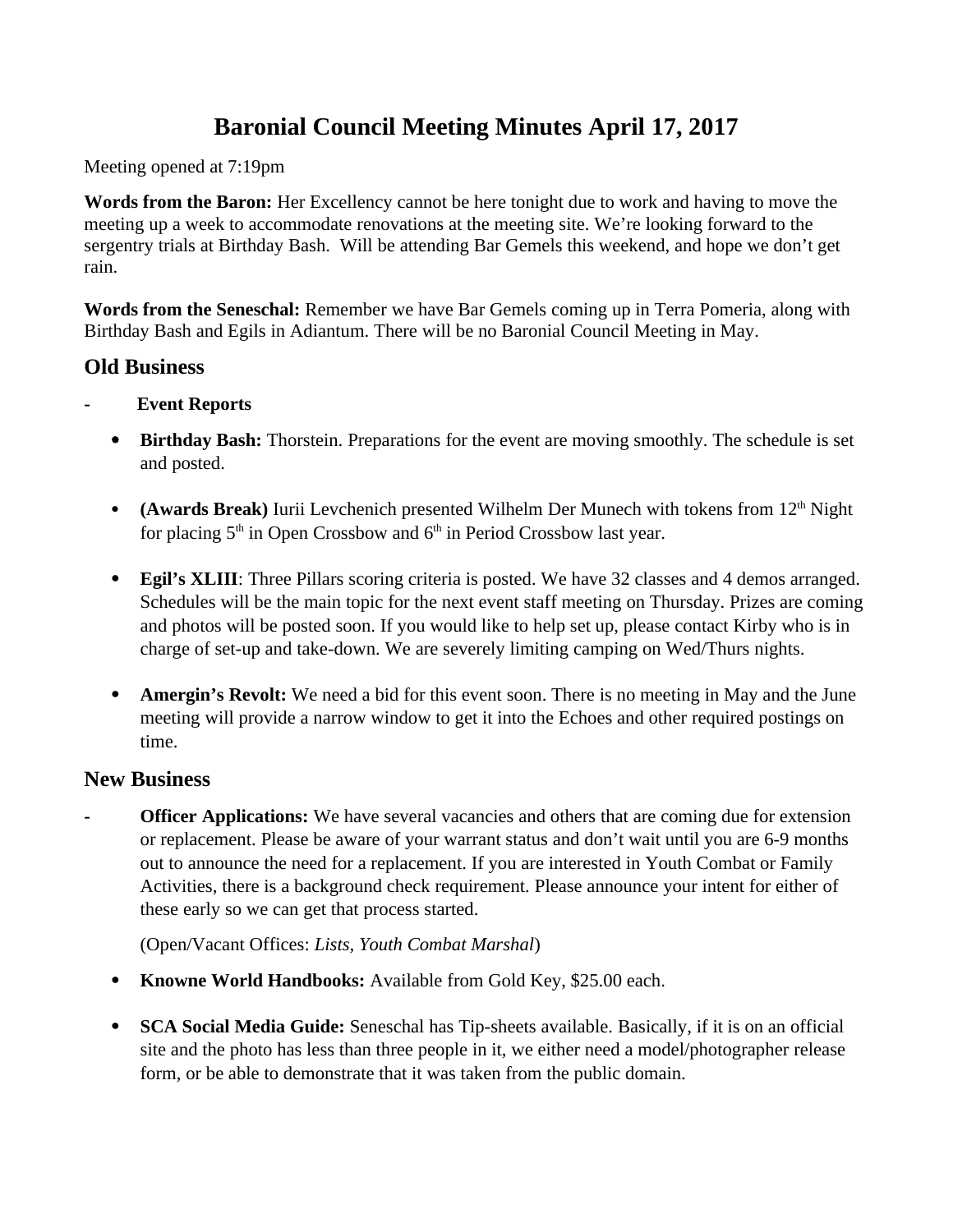# **Officer Reports**

# - **Arts & Sciences**

Since Council is early this month, we've only held one Arts & Sciences Night so far. It was very well attended, with about 17 of us working on lots of projects, singing, studying for the Sgt. trials, swapping fabric and trim, sewing cloth and leather, throwing darts, talking and laughing. The next A&S Night is this Tuesday, April 18.

To date we have the possibility of 32 A&S classes and 4 demos for Egil's Tourney. As they are confirmed and I get class descriptions they will be posted on Facebook on the Egils 43 Facebook event page and the Baronial website Egil's page.

Yseult of Broceliande

#### **- Chamberlain**

Big Green is clean! We have the opportunity to make a run for fabric and canvas, so contact Kirby if you are interested.

Kirby Brokkerson

#### **- Chatelaine**

We will have newcomers camp again at Egils. If you know of new people, send them my way and I can plan a space for them. I will start posting notices about it.

Francesca Carletti

# **- Chronicler**

Minutes, Newsletter, and Quarterly Report are out. The next Bi-Cranial Bear is due out July  $1<sup>st</sup>$ , and each Baronial officer is requested to make a submission so we can expand the scope of the newsletter. *All officers are requested to please include me [Wesley.c.worley@gmail.com](mailto:Wesley.c.worley@gmail.com) when you send in your reports, and if you can get them in the day before Baronial Council Meeting, that would be even better. Thank you.*

Murchadh Monaidh Chraoibhe

#### **- Exchequer**

The financial committee has increased the Baron & Baroness budget by \$100.00 to cover regalia for the sergeantry trials.

Bank balance as of 4/18/2017: \$22,706.39 Outstanding Checks: \$0.00

Available Balance: \$22,706.39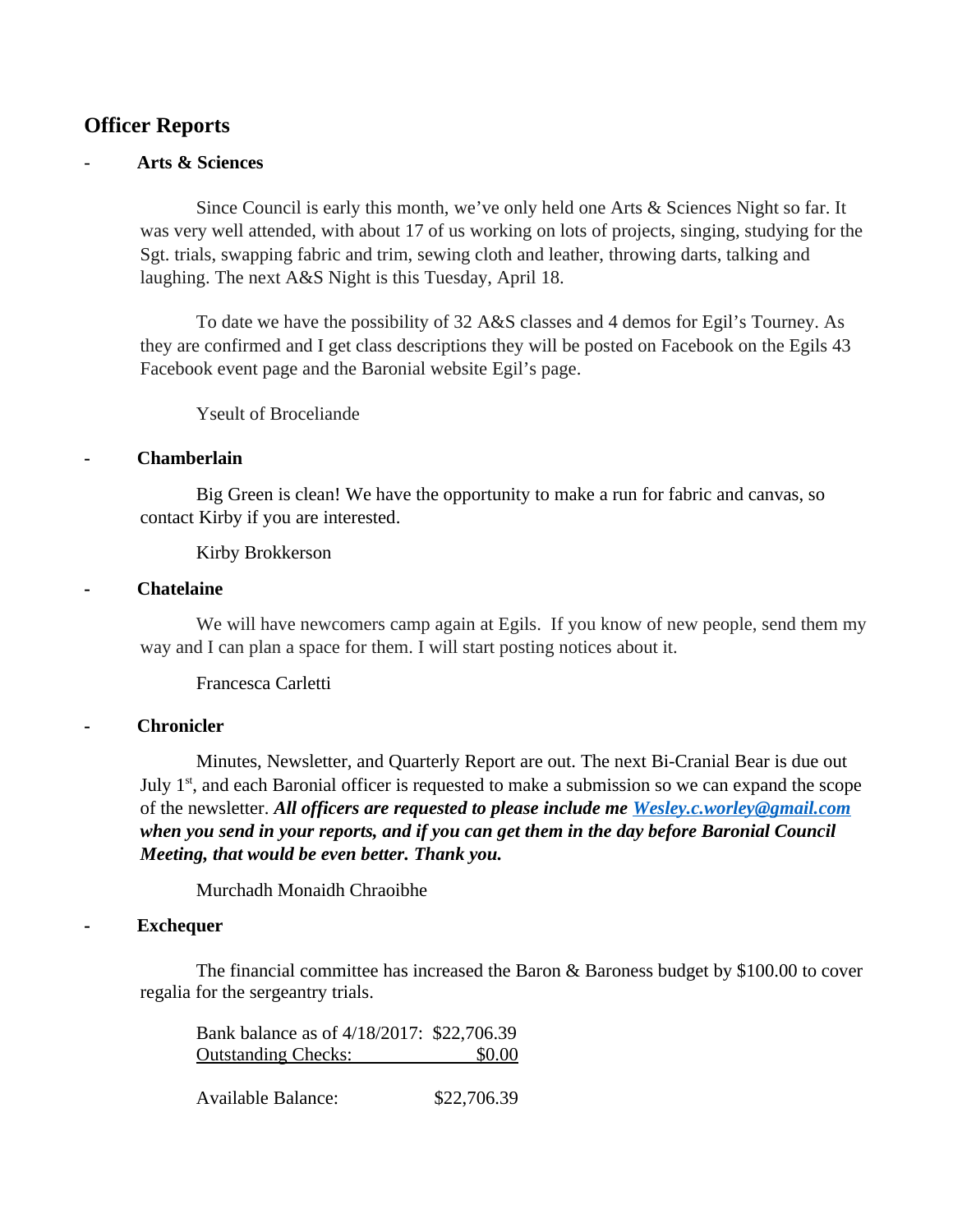#### Godwyn Reynard

#### **- Family Activities Coordinator**

Preparing for Egil's. Activities will be listed in the flyer.

Cyeth deWestcote

### **- Gold Key**

I will have Gold Key at Birthday Bash, probably out of a tub in my car than setting up the pavilion. Will be at Egils. Contact me if you need anything for upcoming events.

Alys Meghan Cattwyn

# **- Herald**

Need help at Birthday Bash and Egils, looking for volunteers.

Aelis de la Rose

#### **- Marshal**

Averaging 4-6 people per week. We had 1 injury due to an armor failure, report to follow. Thorstein received materials to build more loaner gear. Looking for a source of inexpensive helms. Need marshals for Birthday Bash and Egils.

Skjaldar-Þorsteinn Thunderhand

# **- Archery Marshal**

We have returned to an average attendance of 4-6 people each week, with several people that are new to the Barony showing an interest in participating in SCA Archery.

Our work party went off pretty well last month. A bit of our work was completed by Mr. Crabtree already, so we were able to also set up the new Archery Range and thoroughly "test" it before the rain moved in.

Our Archery officer, Saoirse, and myself hope to move outdoors to the Coburg Range soon, weather-permitting. Updates will be posted on the Yahoo Groups list and FB group page.

Iurii Levchenich

# **- Cut & Thrust Marshal**

Two new fighters at practice, so we had three. No injuries.

Captain Juan

# **- Rapier Marshal**

Attendance was 9 people at the last practice. No injuries.

William Jakes